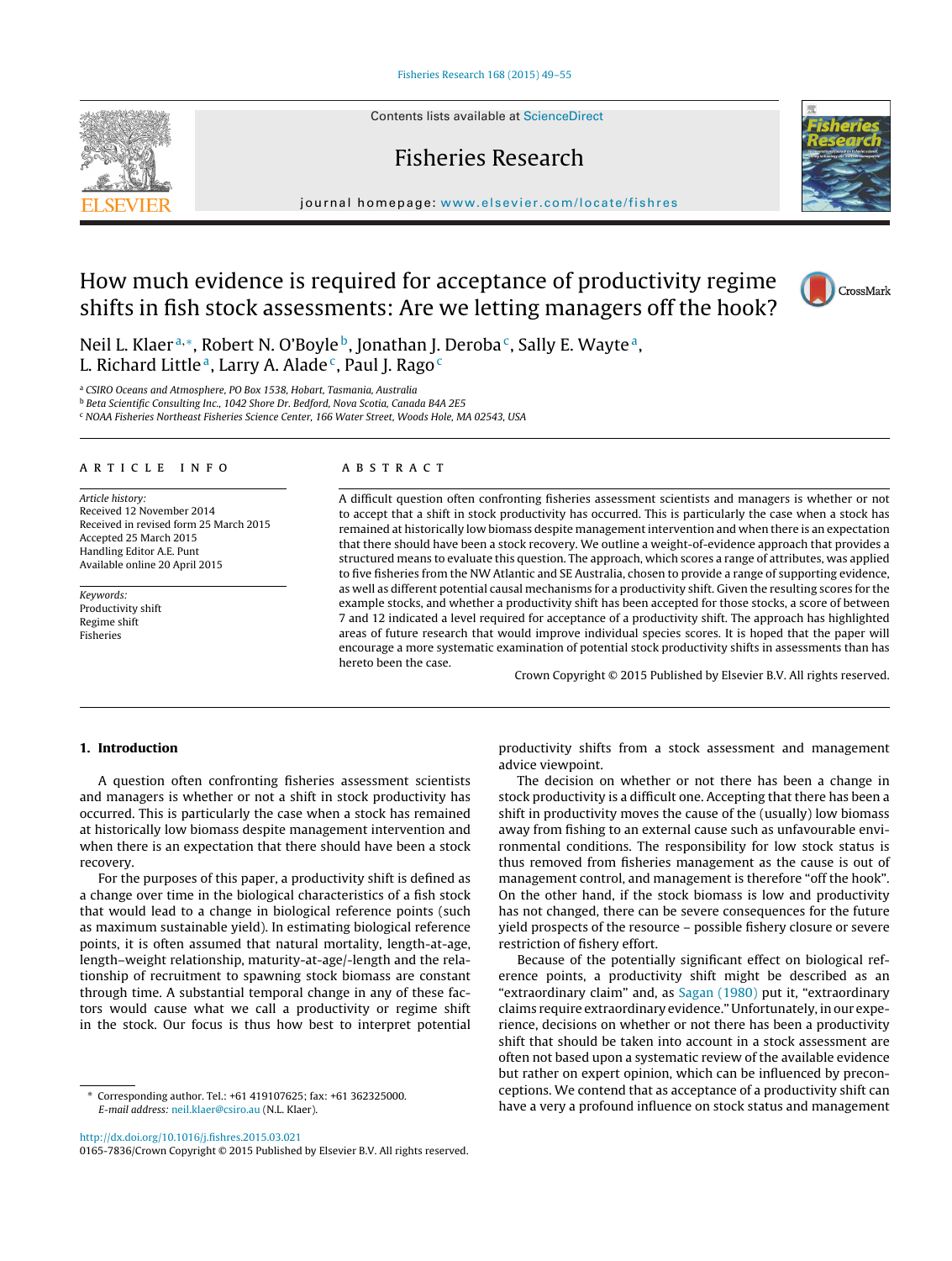responsibility, an evidence-based approach is required to justify such acceptance.

A weight-of-evidence approach allows qualitative and semiquantitative rating and assessment of the available scientific evidence in relation to some causal hypothesis or hypotheses ([Krimsky,](#page-6-0) [2005\).](#page-6-0) Importantly, hypotheses are articulated prior to the evaluation and then the evidence for – and against – each is evaluated. Note that this is similar to the Information–Theoretic approach used in quantitative model selection [\(Burnham](#page-6-0) [and](#page-6-0) [Anderson,](#page-6-0) [1998\).](#page-6-0) Indeed, statistical model fitting involves the selection of the hypothesized processes which maximize the probability that the selected model gave rise to the observed data. However, in many assessments (if not most), models have not been developed that allow full quantitative exploration of the evidence for competing hypotheses. The default position has been that processes not included in a model are not considered. We suggest that it is prudent and necessary to evaluate support for competing hypotheses using a qualitative approach until such time as models can be developed to do so.

## **2. Methods**

A weight-of-evidence approach can be used to decide whether a species has undergone a productivity shift that needs to be taken into account in a stock assessment. An advantage of the approach is that it provides an objective basis for what would otherwise be a subjective decision. A disadvantage is that the actual mechanism used to assign weightings to components and arrive at a decision may not be transparent ([Krimsky,](#page-6-0) [2005\).](#page-6-0) It is therefore important to test the proposed process(es) against verifiable examples.

We developed four criteria that we believe should be used to decide if there has been a productivity shift in a stock or population. These criteria are described below. Judgement using a weight-ofevidence approach is facilitated by assignment of a numerical score against each criterion.

## 2.1. Criteria for judgement of productivity shift

#### 2.1.1. Criterion 1. Observed change in a productivity indicator

A productivity indicator is an observation over time of change in some measure of the stock that potentially provides evidence for a change in productivity regardless of the level of fishing pressure. Such indicators may include recruitment estimates from egg, larval or young-of-the-year surveys, biomass estimates from fishery catch rates (CPUE) or fishery-independent surveys, or evidence of changing natural mortality from multi-species diet studies or observed fish kills.

A long period of change in an indicator such as available biomass despite management intervention, is usually the cause for first consideration of a productivity shift. Some fish stocks show more obvious signs of a productivity shift than others, so the degree of change in the relative level of the indicator should also be considered in the overall weight of evidence. Fish stocks often only receive attention when the observed shift is to an apparent state of lower productivity. Of course, the opposite is also possible and should also receive critical evaluation.

A long period is probably best interpreted from a stock management perspective. This would be a period of sufficient length for evidence of a disconnection between management expectations and the response of the fish stock. Often this would be related to the average generation time or maximum age of a species. For example, a high score would be given if fishing pressure was reduced to negligible levels on a stock for a period of multiple generations, but no increase in biomass has been observed with a high degree of precision (e.g. through intensive fishery independent surveys).

#### 2.1.2. Criterion 2. Understanding of assessment model input data

This criterion applies to the quality of the observations on which a stock assessment model is based. Fundamental biological characteristics such as age-/length-at-maturity, the length–weight relationship, differences in growth/reproduction by sex are normally gained via targeted biological studies. Uncertainty in such information should be considered under this criterion.

In addition, for many stocks, there is uncertainty about spatial stock boundaries that affects many observation uncertainties. Catch history may also be uncertain due to lack of records, estimation of total catch based on discard mortality rates, or difficulty in separating similar species in commercial landings. Similarly, abundance indices may be noisy due to low sampling levels, show inconsistent trends, or are possibly biased if survey methodology has changed or sampling has occurred at the margins of the spatial or depth distribution of the stock. Similar sources of error also apply to sampling of age or length composition.

Low scores of this criterion apply when there is substantial uncertainty in the biology, total fishery catch, recent levels of fishing mortality, whether abundance indices are likely to be good indicators of true population abundance, or whether age/size sampling has been representative of the population.

If it is not possible to resolve such uncertainties, the score can be increased through the development of plausible ranges of alternative assessment inputs, at least for model sensitivity testing.

# 2.1.3. Criterion 3. Understanding of assessment model structural assumptions

This criterion applies to the extent it can be determined that an apparent time-varying shift in productivity is not a product of the structural assumptions of the assessment model. It is important to determine whether an apparent change in a parameter through time reflects an actual shift rather than the application of an inappropriate average relationship. For example, an inappropriate relationship might occur if recruitment is assumed to remain constant at all biomass levels when a model fit to data indicates a recruitment pattern better characterised by a [Beverton](#page-6-0) [and](#page-6-0) [Holt](#page-6-0) [\(1956\)](#page-6-0) stock–recruitment relationship. In a less extreme case, the model may assume a certain fixed value for Beverton and Holt steepness that results in apparent time-shifts in average recruitment residuals, which can be corrected using a different steepness value.

Not accounting for substantial shifts in fishery selectivity (e.g. dome shaped to logistic) over time may contribute to a perception of productivity shift, and should be closely examined if this is a possibility. Conversely, the introduction of a substantial selectivity change to an assessment model requires close scrutiny of the supporting evidence.

The lowest score level should result from the simple display by the model of an apparent change in the average of an important productivity parameter over a period of time. A higher score applies if the addition of time variation in a parameter is justified statistically (e.g. via Akaike information criterion or removal of a retrospective pattern), if alternative model structures that do not require time variation were considered and excluded, and if other possible sources of productivity change were also investigated. A more complete list of possible time-varying productivity parameters for a single species population model would include recruitment, fishery selectivity, natural mortality, growth, age/length at maturity, and fecundity.

Currently, most integrated assessment models routinely only allow for annual variation in recruitment, so this parameter is most often identified in stock assessments as potentially showing long periods of average change. As key population parameters are usually confounded, appropriate data are required to allow the assessment model to separately estimate time trends in several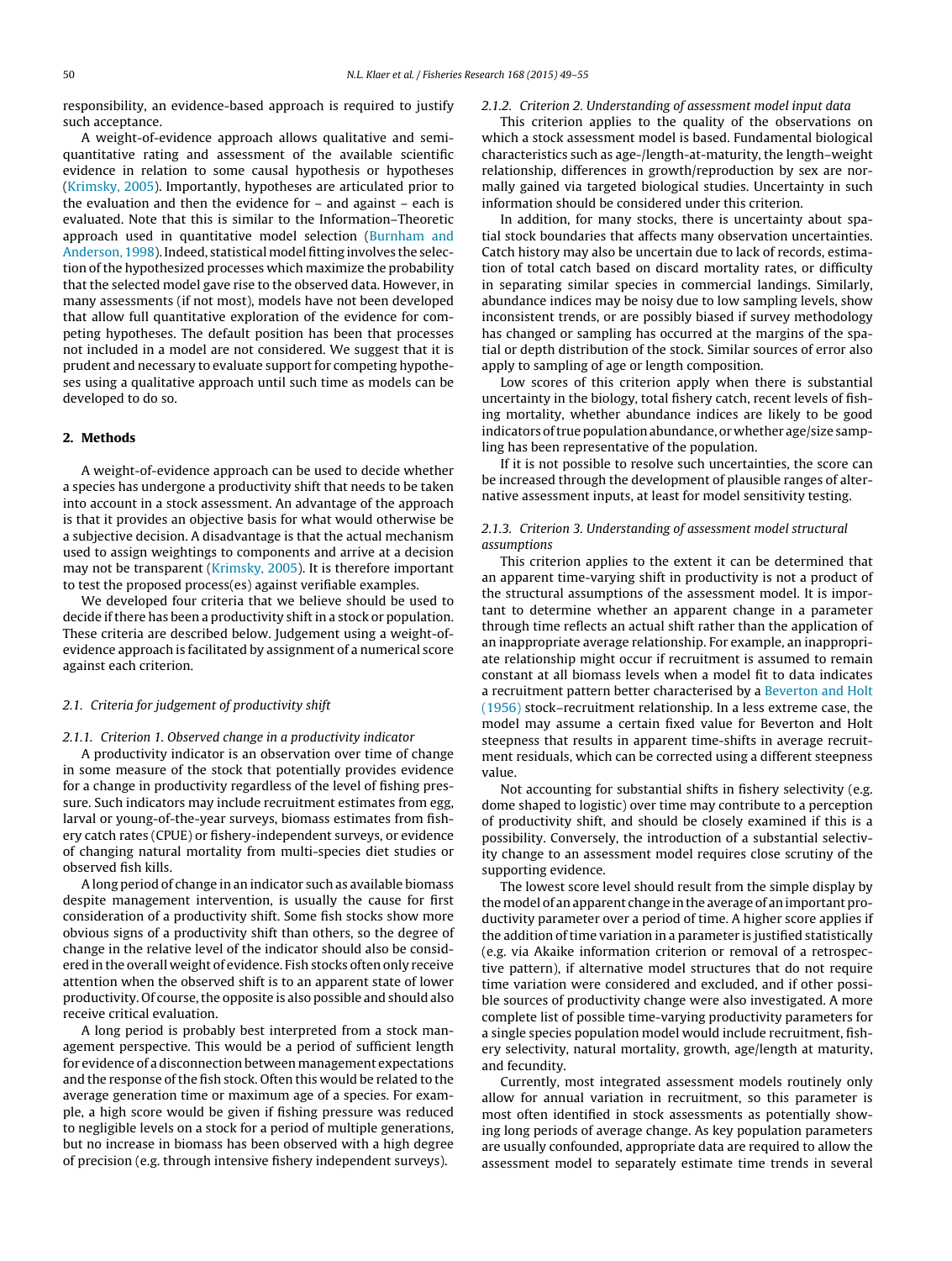of these parameters simultaneously. However, if sufficient justification is provided and appropriate data are available, exploration of changes in other normally time-invariant parameters should be pursued whenever possible in stock assessments.

### 2.1.4. Criterion 4. Explanatory hypothesis

Have environmental and/or ecological studies provided independent evidence of a process that would support a hypothesised change in productivity? Are there indications from other species in the same system that point to the same hypothesis? At the simplest level, correlations of population parameters and environmental changes can be quantified (e.g. [Blamey](#page-6-0) et [al.,](#page-6-0) [2012\).](#page-6-0) The highest score would apply in cases where the hypothesised change was derived from a data-rich environment-coupled ecosystem model that produced abundance information across a wide range of important species that matches with indices from well-designed and applied field surveys. More than one plausible hypothesis for a productivity change may exist, and the evidence for and against each should be compiled and examined.

Scoring of the above four criteria should be made in a way that allows cross-species comparisons, so some guidelines are required for how the scores are derived. To assist in conducting these comparisons, interpretation of the criteria above was converted to explicit scoring guidelines in Table 1.

In this study, we applied these criteria to a number of example fish stocks that have shown potential shifts in productivity:

## 2.2. Example fish stocks

# 2.2.1. Southern Gulf of St. Lawrence Atlantic cod (Gadus morhua, Gadidae)

Atlantic cod are distributed widely in coastal areas across the eastern and western North Atlantic Ocean. They are mainly confined to depths of 150–200 m on the continental shelf, but can be found at depths of more than 600 m. Twelve separate stocks are recognised for management purposes [\(Shelton](#page-6-0) et [al.,](#page-6-0) [2006\),](#page-6-0) one of which resides in the southern Gulf of St. Lawrence. The growth of southern Gulf cod has changed considerably over time, with the mean weight of a 7-year-old reducing from 2.5 kg in the 1960s to less than 1.0 kg by 2010 [\(Swain](#page-6-0) et [al.,](#page-6-0) [2012\).](#page-6-0) In the 1950s, female cod generally matured at 6–7 years of age, but now do so between ages 4 and 5. Cod typically live up to 20 years but there are now few cod older than age 10.

### **Table 1** Scoring guidelines.

Excessive fishing pressure was the main reason for the decline of the northwest Atlantic cod stocks to the mid-1990s, but the stocks have failed to recover since the introduction of severe catch restrictions ([Shelton](#page-6-0) et [al.,](#page-6-0) [2006\).](#page-6-0) The southern Gulf cod stock is currently at the lowest level observed in the 61-year record and is still declining. Abundance of mature cod during 2008–2010 is estimated to be 37% of the average during the mid to late 1990s and 10% of the average in the mid-1980s ([Swain](#page-6-0) et [al.,](#page-6-0) [2012\).](#page-6-0) The stock has been well studied, and there has been general acceptance that while overfishing caused the stock decline, a reduction of population productivity is the main factor contributing to the lack of recovery [\(Swain](#page-6-0) [and](#page-6-0) [Chouinard,](#page-6-0) [2008;](#page-6-0) [Swain](#page-6-0) et [al.,](#page-6-0) [2012\).](#page-6-0) Reasons proposed for the unexpectedly low recovery rates both in the southern Gulf and elsewhere are: increased natural mortality, decreased body growth, reduced recruitment rates in some stocks, and pos-sibly the effects of continued directed and bycatch fishing ([Shelton](#page-6-0) et [al.,](#page-6-0) [2006\).](#page-6-0) The most important factor affecting recovery is elevated natural mortality, estimated for different time periods using the method of [Sinclair](#page-6-0) [\(2001\)](#page-6-0) applied to age-disaggregated survey indices ([Shelton](#page-6-0) et [al.,](#page-6-0) [2006\)](#page-6-0) as well as within an ADAPT assessment model ([Swain](#page-6-0) [et](#page-6-0) [al](#page-6-0)., [2012\).](#page-6-0)

## 2.2.2. Atlantic Herring (Clupea harengus, Clupeidae)

Herring in the Gulf of Maine/Georges Bank area have a complex stock structure with fish originating from several separate spawning aggregations [\(Overholtz](#page-6-0) et [al.,](#page-6-0) [2004\).](#page-6-0) Herring from each aggregation are mixed in unknown proportions as they migrate from southern overwintering areas to northern summer feeding grounds, and back ([Overholtz](#page-6-0) et [al.,](#page-6-0) [2004\).](#page-6-0) Fish from each spawning aggregation only segregate during spawning activity in the fall. Subsequently, fishery and survey catches are largely composed of fish from multiple spawning aggregations, which precludes assessing each spawning aggregation independently [\(NEFSC,](#page-6-0) [2012\).](#page-6-0)

Herring growth in the region declined during the late 1980s and early 1990s. For example, the mean weight of an age-5 fish during 1964–1985 was 0.22 kg, but was 0.15 kg during 1995–2010 [\(NEFSC,](#page-6-0) [2012\).](#page-6-0) The age at 50% maturity is between 2 and 3 years of age with 100% maturity at ages 4–5 [\(NEFSC,](#page-6-0) [2012\).](#page-6-0)

The Georges Bank component of the herring stock collapsed in the early 1980s, largely due to overfishing. The stock complex has since recovered and landings have been relatively stable at approximately 100,000 mt for ∼15 years [\(NEFSC,](#page-6-0) [2012\).](#page-6-0)

| Score    | Observed change in a<br>productivity indicator                                                           | Understanding of assessment<br>model input data                                                                                          | Understanding of assessment<br>model structural assumptions                                                                                                                                                                   | <b>Explanatory hypothesis</b>                                                                                                         |
|----------|----------------------------------------------------------------------------------------------------------|------------------------------------------------------------------------------------------------------------------------------------------|-------------------------------------------------------------------------------------------------------------------------------------------------------------------------------------------------------------------------------|---------------------------------------------------------------------------------------------------------------------------------------|
| $\Omega$ | Short period less than one<br>generation                                                                 | Model input uncertainties are<br>unknown                                                                                                 | Key population parameters<br>affected have not been<br>identified                                                                                                                                                             | The mechanism is unknown                                                                                                              |
|          | More than one generation                                                                                 | A number of model inputs are<br>uncertain and the extent of<br>uncertainty has not been<br>characterised                                 | Modeled changes in one or<br>more key population<br>parameters have fitted with<br>observed biomass changes                                                                                                                   | A plausible mechanism for<br>productivity shift has been<br>developed from general<br>knowledge of biophysical<br>processes           |
| 2        | Multiple generations and<br>across several<br>assessment/management<br>cycles                            | Uncertain model inputs have<br>been characterised and<br>plausible ranges for those<br>uncertainties have been<br>investigated           | Modeled changes in key<br>production parameters have<br>been somewhat validated by<br>investigation of alternative<br>model structures and/or<br>improved model behaviour<br>such as the removal of<br>retrospective patterns | Output from a limited<br>biophysical or multispecies<br>model is consistent with<br>observed patterns of change in<br>productivity    |
| 3        | Multiple generations and<br>across many regular<br>assessment/management<br>cycles in the same timeframe | The character of model inputs<br>is well understood and<br>uncertainty has largely been<br>eliminated or well estimated<br>statistically | Validated modeled changes are<br>consistent with output from a<br>biophysical or multispecies<br>model                                                                                                                        | Output from a comprehensive<br>biophysical multispecies<br>model is consistent with<br>observed patterns of change in<br>productivity |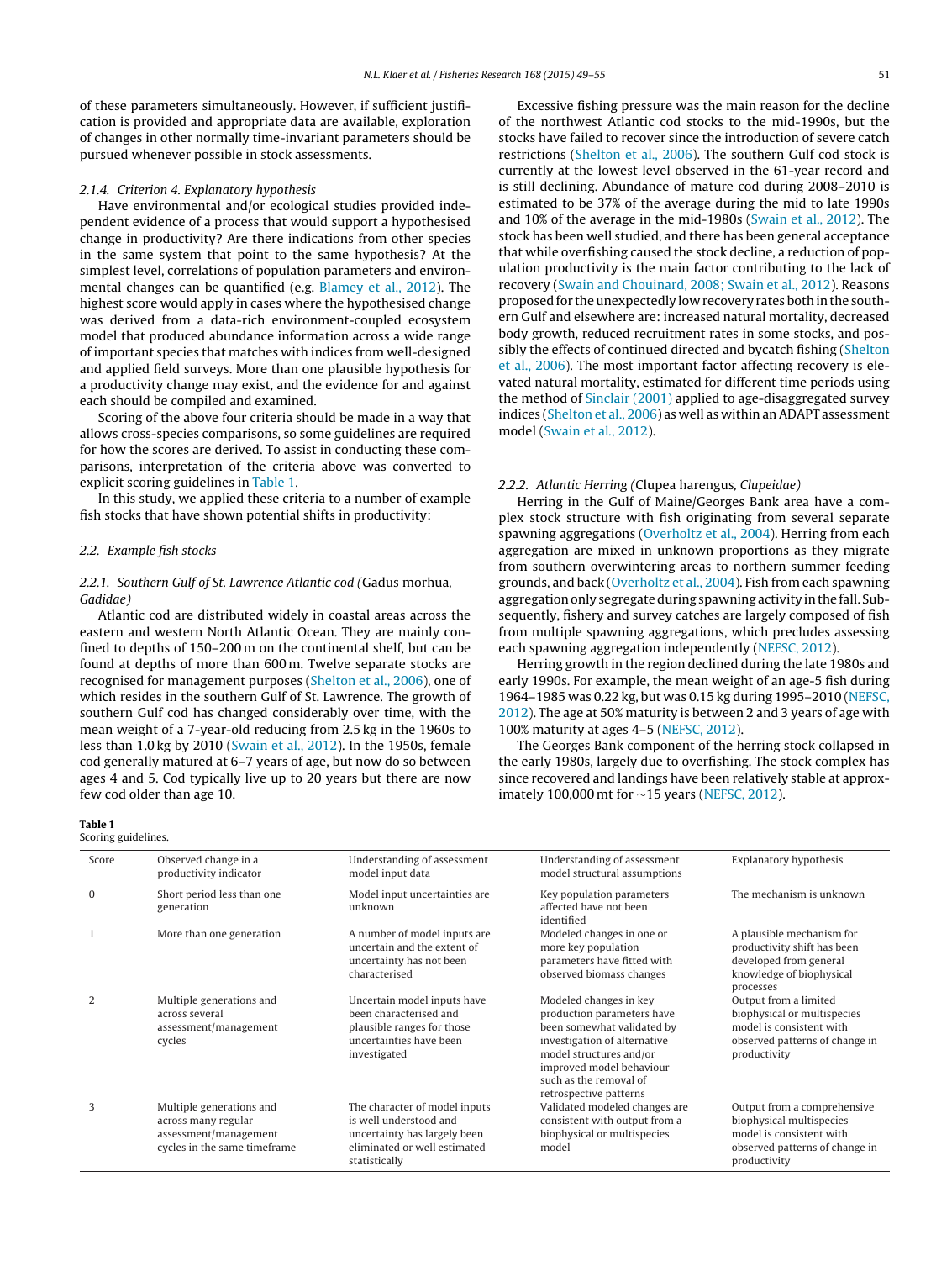A recent assessment of the herring stock ([NEFSC,](#page-6-0) 2012) included an increase in natural mortality starting in 1996 and continuing through 2011 (the terminal year in the recent assessment). This increase in natural mortality resolved a retrospective pattern, but estimates of consumption of Atlantic herring were also used to inform this decision. Consumption estimates are not usually considered as a mechanism for adjusting natural mortality, but the treatment in this case appears justified by the annual availability of stomach contents for a wide range of herring predators (e.g. fish, mammals, birds) and annual abundance estimates of these predators. The consumption estimates, however, were relatively imprecise, and much of this imprecision was caused by low stomach sampling rates for some predators and poor spatial sampling coverage, rather than predator abundance estimates.

Thus, the modelled increase in natural mortality was an uncertain decision with strong implications for the expected long-term productivity of the stock. For example, maximum sustainable yield (MSY) from the assessment model with a time-varying increase in natural mortality was 45,000 mt and the fishing mortality rate in 2011 was 70% of the fishing mortality rate at MSY, while those values from an assessment model with time-invariant natural mortality were 122,000 mt and 35%, respectively. Although both models suggest fishing mortality rates below that associated with MSY, this convenience should not detract from the result that the two models provide different perceptions of relative stock status and yield outlooks for the fishery. Management decisions and perceptions of success are therefore dependent on the modelled change in natural mortality.

# 2.2.3. Southern New England/Mid-Atlantic Bight yellowtail flounder (Limanda ferruginea, Pleuronectidae)

The southern New England/Mid Atlantic (SNEMA) yellowtail flounder stock represents the southern-most range of the yellowtail flounder stock off the northwest Atlantic. Historically, the stock has supported a substantial fishery dating back to the early 1940s (post-WWII), and in the late 1960s when catches of yellowtail were dominated by distant-water fleets. Average catches in the late 1960s averaged over 38,000 mt, peaking to over 44,000 mt in 1969. Despite the elimination of the distant-water fisheries in the early 1970s, followed by management restrictions on catches in the mid-1990s, spawning stock biomass has been very low since 1991, with recruitment below the long-termaverage. The spatial range of stock biomass has also experienced changes in distribution, contracted from that associated with large recruitments observed during the 1970s and 1980s to being concentrated at very low abundances at the northern range of the stock.

The North Atlantic Oscillation and its effects on stratification of the water column and temperature were identified as potential reasons that the stock has not recovered [\(Sullivan,](#page-6-0) [2005\).](#page-6-0) In the most recent assessment ([NEFSC,](#page-6-0) [2012\),](#page-6-0) the mid-Atlantic cold pool, a seasonal cold water mass that forms in the region, was modelled as a possible mechanism for reduced recruitment. However, the mechanistic effects of such oceanographic processes on recruitment success in yellowtail flounder are still poorly understood, and an environmental series that can reliably explain the recruitment pattern remains unknown. Hence, biomass reference points and stock status are highly influenced by the period of recruitment used to forecast the stock into the future; that is, conducting forecasts including historical recruitments that are relatively high or only more recent recruitment that are relatively low. In spite of management's effort to reduce fishing pressure, the stock has not recovered to historical levels, so it is suggested that broad ecosystem changes may be responsible for the apparent observed shifts in stock productivity.

## 2.2.4. SE Australia jackass morwong (Nemadactylus macropterus, Cheilodactylidae)

Jackass morwong is a moderately long-lived (up to 30 years) demersal fish species that occurs in the continental shelf waters of the southern hemisphere. Stock abundance in south-eastern Australia has declined recently, despite lower catches than in the past. This decline is attributed to mostly below-average recruitment since 1985; detailed examination of the data inputs and assessment diagnostics has confirmed that this pattern does not appear to be an artefact of the model fit to the data ([Wayte,](#page-6-0) [2013\).](#page-6-0) Abundance index data derives from commercial CPUE, and observer sampling that provides information on length and age of the catch, but generally covers less than 5% of fishing operations annually. Lower steepness of the stock–recruitment relationship was considered unlikely, and cannot account for the recruitment decline.

The unusual early life history of jackass morwong makes it likely that recruitment is environmentally driven. The species is atypical among temperate finfish species in that it has an extended offshore pelagic post-larval stage, spending 9-12 months in the offshore surface waters of south-eastern Australia [\(Vooren,](#page-6-0) [1972;](#page-6-0) [Bruce](#page-6-0) et [al.,](#page-6-0) [2001\).](#page-6-0) The observed southward shift of the ocean current system off south-eastern Australia ([Ridgway,](#page-6-0) [2007\)](#page-6-0) may have reduced the suitability of the offshore environment for survival of post-larval jackass morwong. The enrichment, concentration, and retention processes that combine to provide favorable reproductive habitat for many types of fish ([Bakun,](#page-6-0) [1998\)](#page-6-0) have all likely become weaker in the oceans off south-eastern Australia.

In 2011, based on an informal application of the procedure outlined in this paper, and the results of a management strategy evaluation, Australian fisheries managers accepted a shift in jackass morwong productivity that had immediate implications for the perceived status of the stock, as well as longer term implications for future catches. The new stock assessment models two productivity regimes: the first from 1915 when the fishery commenced; and the second, lower productivity, regime from 1988. This new assessment gave amore optimistic view of current stock status than the previous assessment (35% of unfished as compared to 23%), as current biomass was compared to a lower unfished equilibrium biomass. The new assessment also gave a higher Recommended Biological Catch (RBC) for the following year, and led to a change in the overfishing classification of the stock. Previously, jackass morwong had been classified by fishery managers as 'subject to overfishing', because current catches were greater than the RBC estimated by the assessment, but with the new assessment, this was no longer the case. The new assessment estimated the longterm RBC under the lower productivity regime to be less than half that of the long-term RBC estimated by the previous assessment.

## 2.2.5. SE Australia eastern gemfish (Rexea solandri, Gempylidae)

Eastern gemfish is a midwater species caught along the edge of the continental shelf off southern Australia and New Zealand. It is a carnivorous species, feeding mainly on fish such as family macrouridae (whiptails) and deepwater cardinalfish (Apogonops anomalus, Acropomatidae), as well as royal red prawns (Haliporoides sibogae, Solenoceridae) and squid ([Pogonoski](#page-6-0) et [al.,](#page-6-0) [2002\).](#page-6-0) Eastern gemfish have a moderately fast growth rate, reaching 50 cm in length and 1 kg in weight after 3 years.

During the 1970s and 1980s, eastern gemfish comprised a large proportion of trawl landings off south-eastern Australia, with trawling targeting winter pre-spawning aggregations of mature fish. Catches peaked in 1980 at 5000 mt. Fishing effort actively targeted the pre-spawning migration, when large aggregations of the species were predictable, and there were concerns that the CPUE index of the pre-spawning aggregations was hyperstable. Observer sampling that provides information on length and age of the catch generally covers less than 5% of fishing operations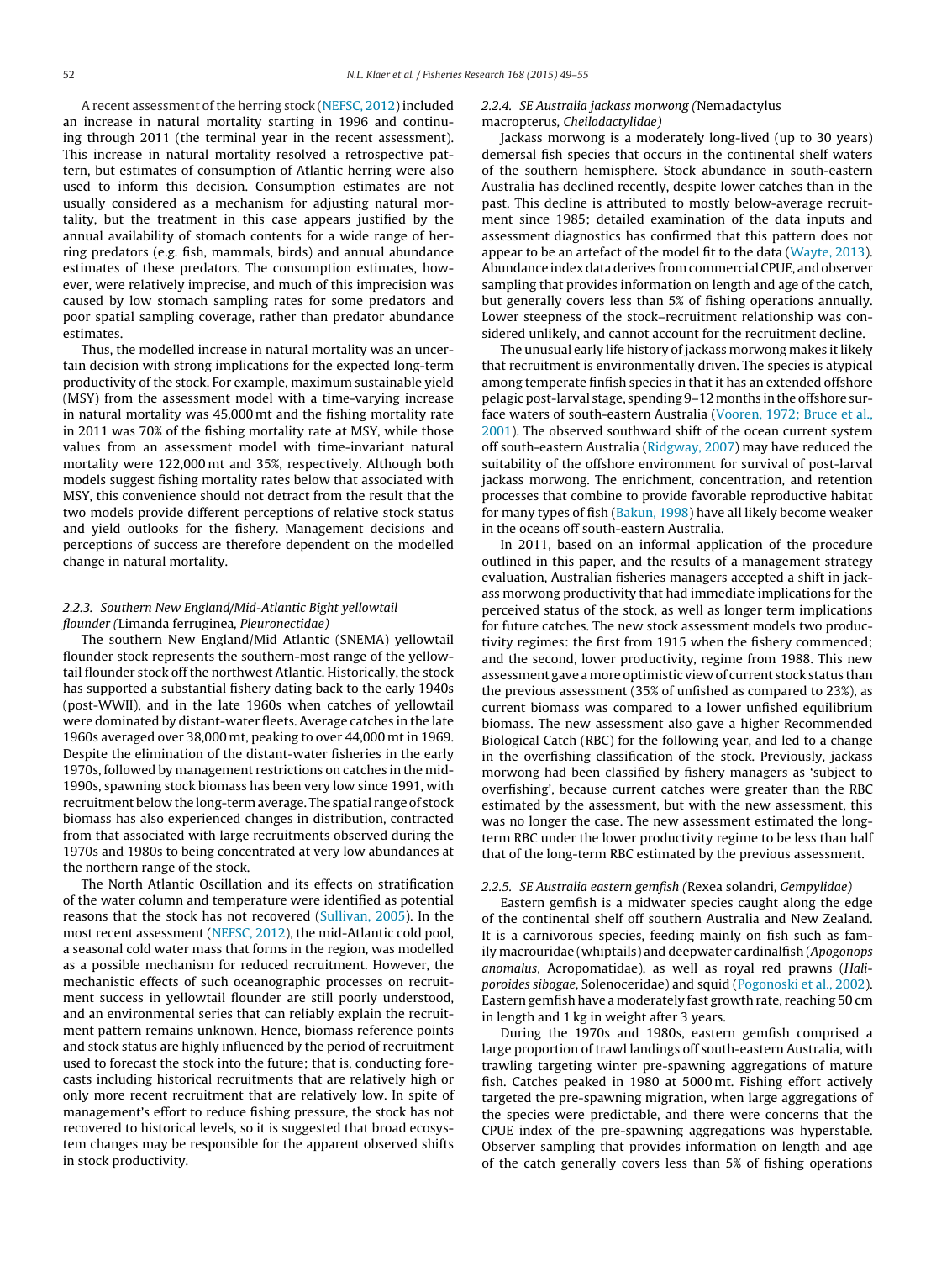annually. Catches fluctuated during the early 1980s, but the stock experienced recruitment failure in the late 1980s.

Since the early 1990s, the spawning stock has declined substantially because of a series of very poor cohorts ([Punt](#page-6-0) [and](#page-6-0) [Smith,](#page-6-0) [1999\),](#page-6-0) and the TAC was progressively reduced and was set at zero in 1993, where it has remained. A number of possible causes for low recruitment have been suggested including environmental factors such as changing currents and winds due to climate change, depression of larval production due to a threshold biomass being passed, reproductive regime shift, and disruption of spawning behaviours by fishing activity ([Little](#page-6-0) [and](#page-6-0) [Rowling,](#page-6-0) [2008\).](#page-6-0) However, the reasons for poor recruitment are not known, as the life cycle stages at which the disruptive processes are operating have not been identified.

#### **3. Results**

From a maximum possible score of 12, scores for the five example stocks ranged from4 to 10 (Table 2). This highlights that even for a stock such as southern Gulf of St. Lawrence Atlantic cod, where a productivity shift has been generally accepted for some time, there are still uncertainties related to model structural assumptions and incomplete understanding of influential ecosystem processes.

All example stocks scored 2 or 3 for the observed change in a productivity indicator, as would be expected for stocks where a possible productivity shift has been suspected. On the understanding of assessment input data, there was considerable variation among stocks, with the lowest scores for those with uncertain stock boundaries. No example stock scored at the highest level for understanding of assessment model structural assumptions as none have been validated against output from a biophysical or multispecies model for productivity change. The lack of a comprehensive biophysical multispecies model that is consistent with observed productivity changes also explains why no example stock scored at the highest level under the explanatory hypothesis criterion.

#### **Table 2**

Summary weight of evidence per example species.

Scores for the example stocks match reasonably well with current management acceptance of productivity shift. Gemfish is an example stock where a productivity change has not yet been accepted and stock reference points have not been revised for management purposes. In the case of yellowtail flounder, the current management acceptance of stock productivity shift is in contrast with the low weight of evidence score in Table 2. Although the stock reference points for yellowtail flounder are uncertain, the stock is now considered to be rebuilt ([NEFMC,](#page-6-0) [2014\).](#page-6-0) Given the scores for the example stocks, and whether productivity shift has been accepted for those stocks, a score of about 7 is (empirically) indicative of the level required for acceptance of a productivity shift.

# **4. Discussion**

An informal application of the procedure outlined here was used to evaluate the likelihood of a productivity change for jackass morwong in Australia in 2011 ([Wayte,](#page-6-0) [2013\).](#page-6-0) A similar process was also applied during an independent review of the Atlantic herring and SNEMA yellowtail flounder stock assessments conducted by the Northeast Fisheries Science Center [\(O'Boyle](#page-6-0) [et](#page-6-0) [al](#page-6-0)., [2012\).](#page-6-0) For these two stocks, the independent peer review panel accepted that a change in natural mortality was justified in the assessment of Atlantic herring, and suggested there was a 60/40 likelihood that there had been a shift in average recruitment in the SNEMA yellowtail flounder stock. For southern Gulf cod, there is general acceptance that elevated natural mortality has been the cause for a lack of stock recovery [\(Swain](#page-6-0) et [al.,](#page-6-0) [2012\).](#page-6-0) As mentioned above, the acceptance of a shift in each case had strong implications for stock status and management response.

An important outcome of the scoring process is highlighting of research required to improve the score for a particular stock. For example, work is required to improve characterisation ofthe uncertainties in input data for yellowtail flounder, and to closely examine

| Stock                                                       |                                           | Observed change in<br>a productivity<br>indicator          | Understanding of assessment<br>model input data                                                                                                                                        | Understanding of assessment<br>model structural assumptions                                                                                                                            | <b>Explanatory hypothesis</b>                                                                                                                                                                               | Weight of<br>evidence |
|-------------------------------------------------------------|-------------------------------------------|------------------------------------------------------------|----------------------------------------------------------------------------------------------------------------------------------------------------------------------------------------|----------------------------------------------------------------------------------------------------------------------------------------------------------------------------------------|-------------------------------------------------------------------------------------------------------------------------------------------------------------------------------------------------------------|-----------------------|
| cod                                                         | Southern Gulf of St.<br>Lawrence Atlantic | 18 years of low<br>biomass (3)                             | Stock biology well<br>characterized. Catch and its<br>composition is well known and<br>the survey exhibits low CVs (3)                                                                 | Modeled values of total<br>mortality suggest that natural<br>mortality has increased for a<br>number of sub-stocks (2)                                                                 | Increase in natural mortality is<br>mostly attributed to increased<br>predation by seals, but no<br>direct measurement from field<br>studies (2)                                                            | 10                    |
| Gulf of<br><b>Bank Atlantic</b><br>herring stock<br>complex | Maine/Georges                             | 16 years of<br>relatively high<br>natural mortality<br>(2) | Some uncertainty in stock<br>boundaries and catch levels<br>that have not been<br>characterised (1)                                                                                    | A modeled increase in natural<br>mortality since 1995<br>eliminates a strong<br>retrospective pattern and<br>better matches consumption<br>estimates (2)                               | A multispecies model that<br>estimates herring consumption<br>based on a long time series of<br>stomach contents across a<br>range of species was used to<br>inform the <i>M</i> increase<br>hypothesis (2) | $\overline{7}$        |
|                                                             | SNE/Mid-Atlantic<br>yellowtail flounder   | 21 years of low<br>biomass $(2)$                           | Some uncertainty in stock<br>boundaries and catch levels<br>that have not been<br>characterised (1)                                                                                    | Modeled annual recruitment<br>residuals below average for<br>past 22 years (1)                                                                                                         | Effect of oceanographic<br>processes on recruitment is<br>poorly understood.<br>Environmental correlate with<br>poor recruitment sought but<br>not found (0)                                                | $\overline{4}$        |
|                                                             | Jackass morwong                           | 12 years of low<br>biomass $(2)$                           | Stock boundaries well defined.<br>total catch well estimated and<br>uncertainty in CPUE accounted<br>for. Percentage of catch<br>covered by size/age sampling is<br>relatively low (2) | Modeled annual recruitment<br>residuals below average for<br>past 19 years. Fit to the data is<br>improved by productivity shift;<br>lower steepness cannot<br>account for decline (2) | Some knowledge of larval<br>distribution and recent<br>changes in ocean circulation<br>conditions lead to a plausible<br>mechanism. Corroboration<br>from some other species (1)                            | 7                     |
| Gemfish                                                     |                                           | 22 years of low<br>biomass (3)                             | Stock boundaries well defined.<br>total catch well estimated and<br>uncertainty in CPUE accounted<br>for. Percentage of catch<br>covered by size/age sampling is<br>relatively low (2) | Modeled annual recruitment<br>residuals generally below<br>average for past 24 years (1)                                                                                               | Larval biology poorly<br>understood. Mechanism for<br>poor recruitment not<br>understood (0)                                                                                                                | 6                     |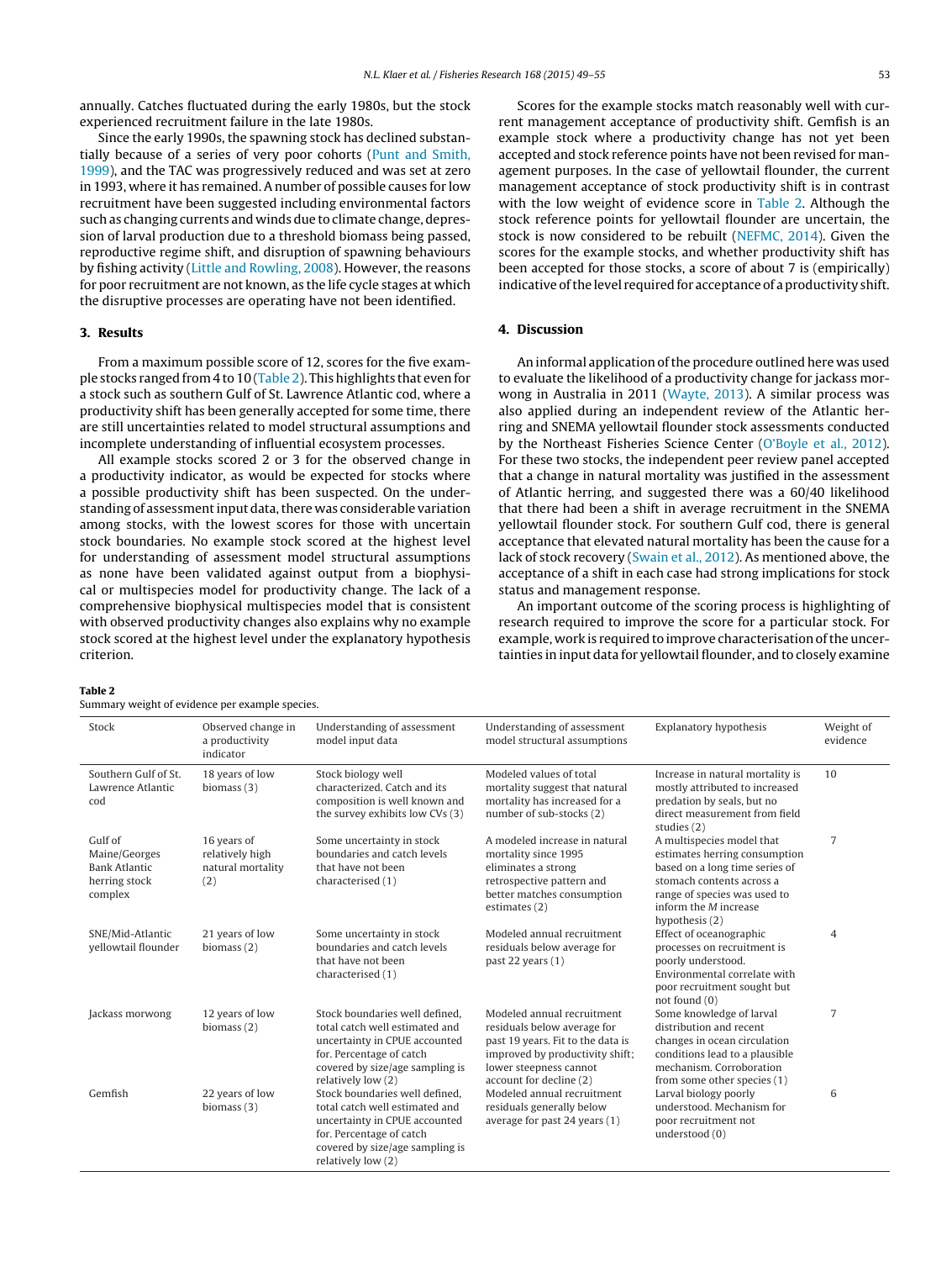assessment model structural assumptions for yellowtail flounder and gemfish.

Scoring as outlined here, and the suggested level for acceptance of productivity shift assumes that the weighting of each criterion is equal, and that the scores against each criterion were objectively evaluated. The primary purpose of applying the approach is to ensure that all sources of available evidence for a possible productivity shift have been examined. The weightings are secondary and in reality would differ among cases, although equal weighting is a useful starting point. It would be an improvement if a more detailed examination provided evidence for how the scoring should be adjusted. Objective evaluation of the criteria would preferably be made by a group that is uninfluenced by the outcome of the decision but knowledgeable about available forms of evidence for productivity shift, such as an independent stock assessment review panel. Such a panel would ideally represent a variety of institutions (governmental, non-governmental and academic).

In addition to scoring against the four suggested criteria, an important consideration is the evaluation of the risk of making an incorrect decision about a productivity shift. Such a risk evaluation can be made using management strategy evaluation (MSE: [Smith](#page-6-0) et [al.,](#page-6-0) [1999;](#page-6-0) [Bunnefeld](#page-6-0) et [al.,](#page-6-0) [2011\),](#page-6-0) where the effects of assessment assumptions are tested using an operating model representing the 'true' underlying dynamics of the stock. The types of data usually collected by the fishery are generated from the 'true' population each year, and then used in a stock assessment within the MSE framework. The results of the assessment are used in decision rules to calculate management advice (e.g. future catch levels) that is introduced back into the operating model. This feedback loop is critical to evaluating assessment assumptions in terms of their effects on the 'true' population.

To perform a full productivity shift risk analysis, two versions of the operating model are required: one with the shift, and one without the shift. For each version of the operating model, projections are conducted with two assessments (or harvest control rules) that either incorporate the shift or not. Examination of performance measures from the MSE, such as 'true' stock status, the risk of the stock falling below specified levels, and future catch levels, can elucidate the trade-offs and risks associated with the assessment assumptions. For example, for the jackass morwong stock, [Wayte](#page-6-0) [\(2013\)](#page-6-0) used MSE to show that the consequences of mis-specifying the assessment model were riskier to the stock if the assessment model had assumed that no productivity shift had occurred.

Many harvest strategy policies implemented worldwide include reference points that assume that stocks will return to a fixed virgin biomass,  $B_0$ , on cessation of fishing. At present, operational stock assessments generally only account for the population dynamics of the species in question, and rarely account for multi-species ecosystem interactions. This is counter to our established knowledge about dynamic ecosystems. The notion that ecosystems undergo regular cycles and changes was first expressed in 1960 by Ramon Margalef: "Ecosystems result from the integration of populations of different species in a common environment. They rarely remain steady for long, and fluctuations lie in the very essence of the ecosystems and of every one of the . . . populations [that compose the system]" [\(Smith,](#page-6-0) [1994\).](#page-6-0) It has been long recognised that many fisheries undergo multi-year and decadal fluctuations in recruitment [\(Steele,](#page-6-0) [1996\),](#page-6-0) and that equilibrium productivity of wild fish stocks is a potentially misleading concept [\(Caddy](#page-6-0) [and](#page-6-0) [Seijo,](#page-6-0) [2005\).](#page-6-0) A meta-analysis of 230 fish stocks by [Vert-pre](#page-6-0) et [al.](#page-6-0) [\(2013\)](#page-6-0) found that about 40% of the stocks showed trends consistent with productivity shifts unrelated to stock abundance. A more recent meta-analysis ([Szuwalski](#page-6-0) et [al.,](#page-6-0) [in](#page-6-0) [press\)](#page-6-0) found that 61% of 224 stocks in the RAM Legacy Stock Assessment Database [\(Ricard](#page-6-0) et [al.,](#page-6-0) [2012\)](#page-6-0) showed no positive relationship of recruitment and spawning biomass over the observed range of stock sizes, and that the environment appears to

more strongly influence recruitment than spawning biomass for many stocks.

Managers should evaluate the type of harvest control rules used to define fishing mortality or catch levels when productivity shifts occur. For example, constant fishing mortality rate control rules have been shown to attain yields more similar to constant escapement control rules when productivity shifts occurred in the form of autocorrelation in the asymptote parameter of a Beverton–Holt stock recruit model, which was counter to when no such productivity changes occurred and constant escapement attained much higher yield ([Parma,](#page-6-0) [1990;](#page-6-0) [Walters](#page-6-0) [and](#page-6-0) Parma, [1996\).](#page-6-0) However, much of the research on this topic has focused exclusively on yield-based objectives and ignored errors in the assessment and management process [\(Deroba](#page-6-0) [and](#page-6-0) [Bence,](#page-6-0) [2008\).](#page-6-0) The relative weight given to competing fishery objectives, the degree of compensation in the stock–recruitment relationship, and the consideration of errors in the assessment and management process all affect relative control rule performance ([Deroba](#page-6-0) [and](#page-6-0) [Bence,](#page-6-0) [2008\).](#page-6-0) How these performance-affecting factors interact in the presence of productivity shifts is unknown and is a topic for future research [\(Deroba](#page-6-0) [and](#page-6-0) [Bence,](#page-6-0) [2008\).](#page-6-0) Similarly, most current fisheries management assumes that reference points, such as  $B_0$ that are often used to define the shape of harvest control rules, are fixed through time. Productivity shifts will require re-estimation of  $B_0$  and other reference points, and these estimates will contain error ([Vert-pre](#page-6-0) et [al.,](#page-6-0) [2013\).](#page-6-0) [Szuwalski](#page-6-0) et [al.](#page-6-0) [\(in](#page-6-0) [press\)](#page-6-0) suggest that significant periods of environmentally forced changes in average recruitment levels (climate regimes) need to be carefully considered for recalculation of stock management reference points, and that risk analysis be carried out on the acceptance of such regimes and their continuation into the future.

Within single species dynamics, a simple first step can be taken by c[al](#page-6-0)culating the "dynamic  $B_0$ " as first proposed by [MacCall](#page-6-0) [et](#page-6-0) al. [\(1985\).](#page-6-0) Where annual deviations in life history characteristics are fitted by a model, it is possible to calculate the theoretical biomass that would have occurred in any historical year if there was no fishing. Some recognition of the dynamic nature of species productivity would be realized if the dynamic  $B_0$  was used to set target and limit reference points for fisheries management. Simulation testing has demonstrated improvement in management performance of dynamic  $B_0$  under productivity change [\(A'mar](#page-6-0) et [al.,](#page-6-0) [2009\).](#page-6-0) However, all of the uncertainties outlined here, particularly in relation to criteria 2 and 3, would also apply, and should still be considered.

While current population status may better be described by the dynamic  $B_0$  approach, there is a question about how to make future stock predictions after productivity change. Whether environmental factors and projections of them from climate models should be included in management strategies was reviewed by [Punt](#page-6-0) et [al.](#page-6-0) [\(2013\).](#page-6-0) They concluded that the ability of the management strategy to achieve management goals is not usually improved unless the process for how the environmental factors affect the system is well known. In the normal situation where the process mechanism is not well understood, it is most appropriate to investigate the robustness of the management strategy to a broad plausible range of future change in biological parameters.

In a perfect world, fisheries management would be based on fish stock conditions derived from an integrated ecosystem model constructed using representative monitoring data for all important modelled processes. Operational fisheries management is still far from this utopia; complex ecosystem models are currently used for big picture, strategic direction-setting and conceptual management purposes, but not for short-term tactical management decision making, such as setting annual fishery catches ([Plagányi](#page-6-0) et [al.,](#page-6-0) [2012\).](#page-6-0) In addition, outputs from single species stock assessments are commonly used for the construction of the more complex ecosystem model, normally without consideration of uncertainty,